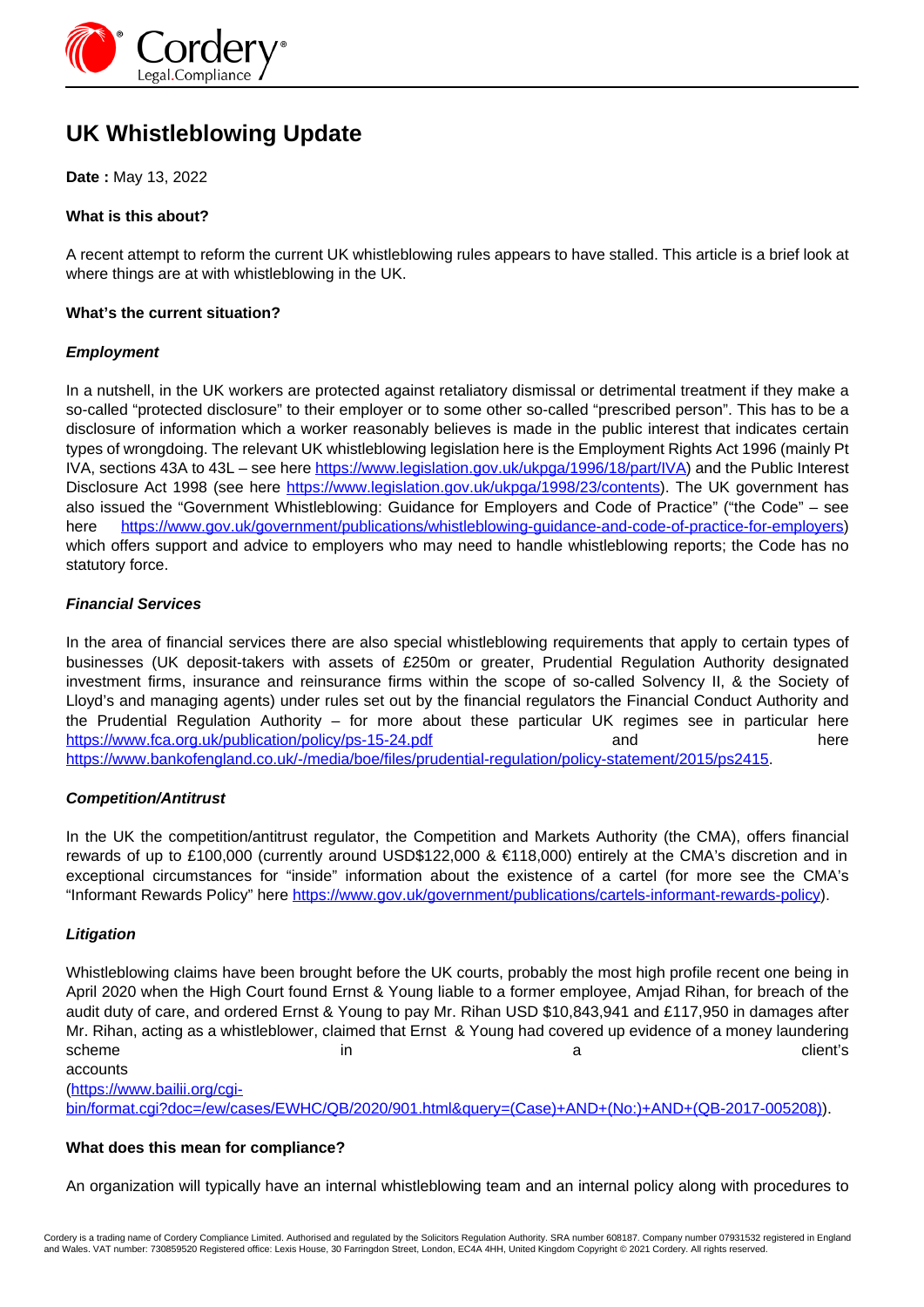follow when an individual raises concerns, which may include whistleblowing hotlines.

Whistleblowing in an organization also raises data protection/GDPR issues (for more see "Does whistleblowing present any data protection issues?" in our EU Whistleblowing FAQs which can be found here https://www.corderycompliance.com/eu-whistleblowing-faqs/) – there is also some background to GDPR here www.bit.ly/gdprfaq.

Over the years there has been a steady growth in the field of modern slavery/ESG/supply chain due diligence compliance (such as under the UK Modern Slavery Act 2015 disclosure and transparency requirements) – many organizations cater for these issues through their whistleblowing hotlines.

## **What about reforms of the UK whistleblowing rules?**

In 2019 the UK All Party Parliamentary Group for Whistleblowing (see here https://www.appgwhistleblowing.co.uk/) set out recommendations for change to the UK whistleblowing legal framework in a report entitled "Whistleblowing – The Personal Cost of Doing the Right Thing and the Cost to Society of Ignoring it" (see here https://www.appgwhistleblowing.co.uk/news).

Eventually draft legislation was put to the UK Parliament (see here https://bills.parliament.uk/bills/2630) which proposed a number of key changes including setting up an independent body to protect whistle-blowers and introducing a ban on non-disclosure agreements that try to gag whistle-blowers. But, in 2020 it failed to complete its passage through Parliament and could not progress further (see here https://bills.parliament.uk/bills/2630/news).

Other draft legislation was also put to the UK Parliament (see here https://bills.parliament.uk/bills/2589) which proposed setting up a so-called Office of the Whistle-blower, a kind of whistle-blower czar with various powers to facilitate whistleblowing and provide financial redress to individuals harmed by whistleblowing, but in 2020 this too failed to progress through Parliament (see here https://bills.parliament.uk/bills/2589/news).

In April 2022 a Private Member's Bill was introduced in the UK Parliament to:

- Establish an independent Office of the Whistleblower to protect whistleblowers and whistleblowing in accordance with the public interest;
- Make provision for the Office of the Whistleblower to set, monitor and enforce standards for the management of whistleblowing cases, to provide disclosure and advice services, to direct whistleblowing investigations and to order redress of detriment suffered by whistleblowers;
- Create offences relating to the treatment of whistleblowers and the handling of whistleblowing cases; and,
- Repeal the Public Interest Disclosure Act 1998.

The UK Member of Parliament who introduced the Bill, Mary Robinson, said, in introducing the Bill on 26 April 2022, that:

[...] if you name an industry, I can name you a scandal brought to light by whistleblowers – whistleblowers who were stifled, ignored or gaslit before they were listened to. For every one listened to, there are more would-be whistleblowers who remain silent or who were silenced". "[...] It is unacceptable that whistleblowers are silenced and coerced into signing non-disclosure agreements. The office of the whistleblower will put an end to that practice [...]". [...] It will champion whistleblowers and whistleblowing. It will be a central point where the would-be whistleblower could come for information and support. It will have support and advice services for regulators, organizations and the public. It will set standards and report back to the Government. It will ensure that those who inflict or suffer detriment will be properly compensated or properly held to account. It will have real teeth with the ability to issue redress orders, fines and penalties. For the worst offenders, there will be prison sentences." (https://hansard.parliament.uk/commons/2022-04-26/debates/9CD2DC9F-2DB8-4781-AAF0-A3B7DCF4A710/Whis tleblowing)

But, according to the UK Parliament's website "[t]he 2021-2022 session of Parliament has prorogued and this Bill will make no further progress" (https://bills.parliament.uk/bills/3150/news). So, it seems that yet again progress on